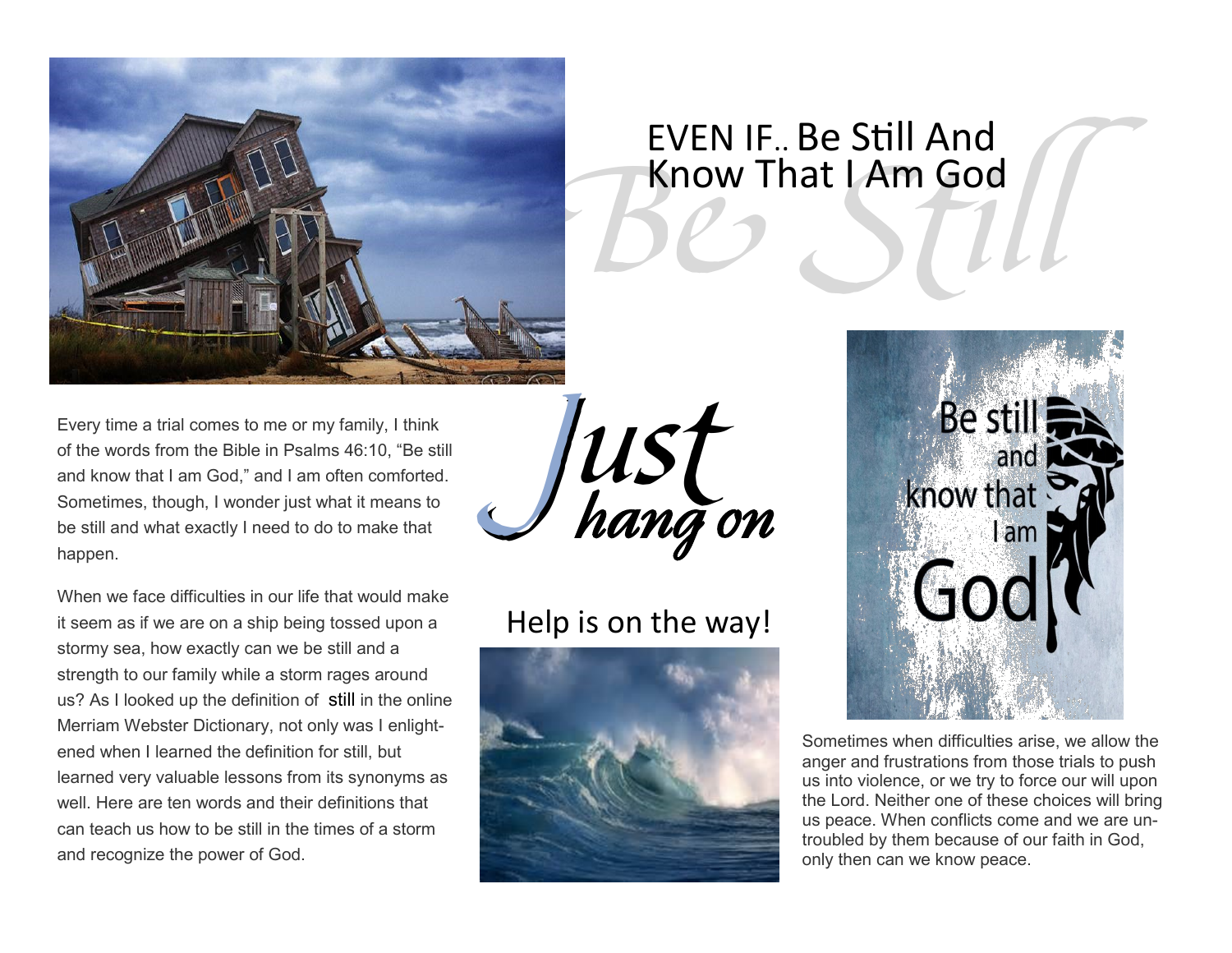

#### Peaceful: untroubled by conflict; devoid of violence or force

Sometimes when difficulties arise, we allow the anger and frustrations from those trials to push us into violence, or we try to force our will upon the Lord. Neither

Still: free from noise or turbulance; and untroubled.

When we are free from outside noise or turbulence, we are able to hear the still small voice of God's Spirit as he comes to comfort and guide us through our trials. Some of the noise we experience that could be blocking our ability to feel God's presence is our own worry. When we learn to change our thoughts from negative to positive, we are more able to feel God's love because we are in



*Believe* 

Often times, when trials come, we tend to get angry with God and cry out in complaint. When we do this, we lessen our ability to feel the Spirit, because we leave no room in our hearts for the Spirit to dwell. God cannot dwell in a heart that is full of anger. It is when we learn to put at rest our complaints and cast our burdens on the Lord, to hush our cries and wait upon him, that we will find solace. He will bind our broken hearts.